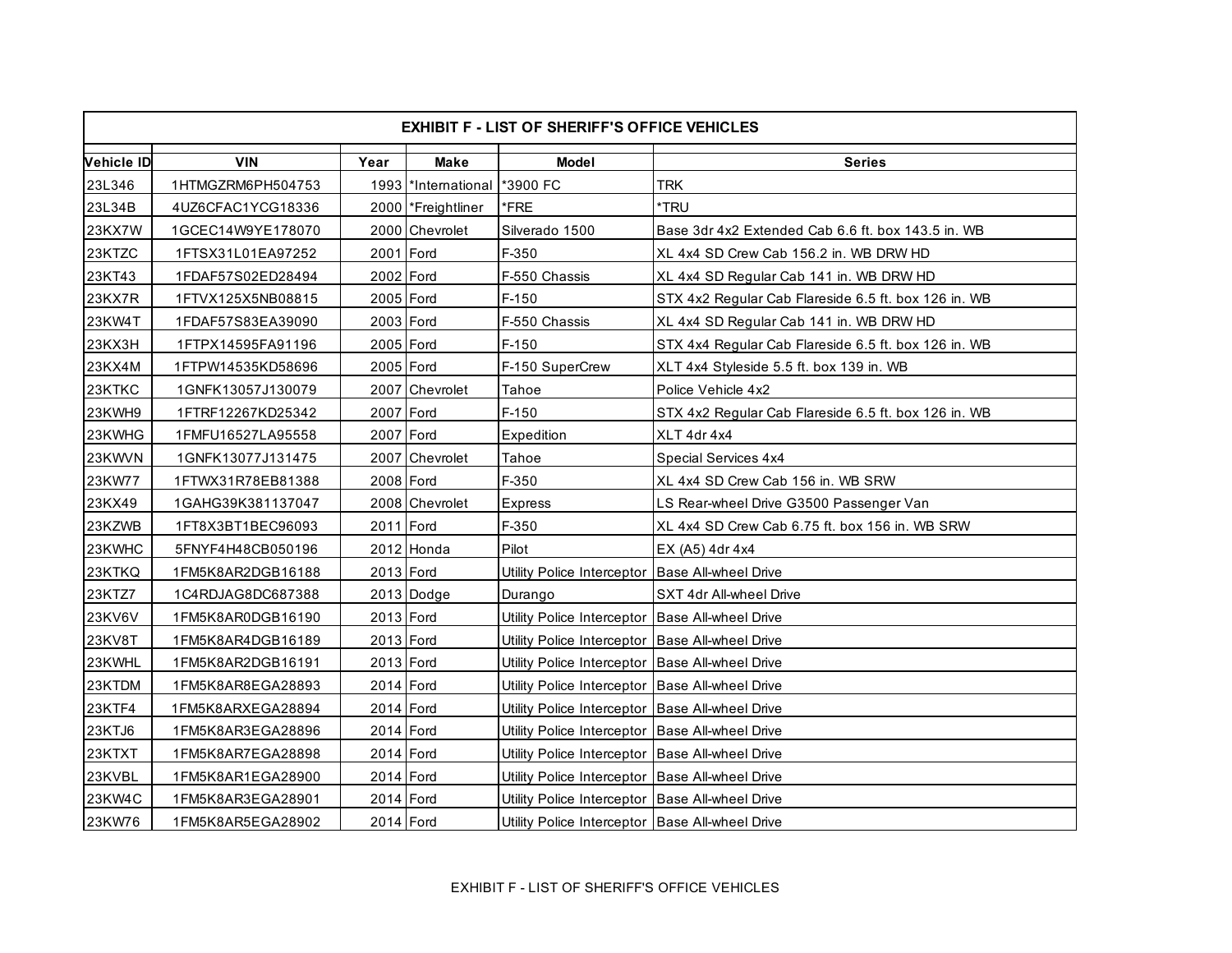| 23KWBV        | 1C4RDJAG6EC532730 |           | 2014 Dodge     | Durango                                           | SXT 4dr All-wheel Drive                                   |
|---------------|-------------------|-----------|----------------|---------------------------------------------------|-----------------------------------------------------------|
| 23KWHH        | 1FM5K8AR7EGA28903 | 2014 Ford |                | Utility Police Interceptor   Base All-wheel Drive |                                                           |
| 23KWVH        | 1FM5K8AR6EGA28892 | 2014 Ford |                | Utility Police Interceptor  Base All-wheel Drive  |                                                           |
| <b>23KX7K</b> | 1FTEX1EM6DKG52599 | 2014 Ford |                | $F-150$                                           | FX4 4x4 SuperCab Styleside 6.5 ft. box 145 in. WB         |
| 23KT47        | 1FM5K8AR1FGA46427 | 2015 Ford |                | Utility Police Interceptor Base All-wheel Drive   |                                                           |
| 23KTWL        | 1FM5K8AR5FGA46429 | 2015 Ford |                | Utility Police Interceptor Base All-wheel Drive   |                                                           |
| 23KV7D        | 1FM5K8AR1FGA46430 | 2015 Ford |                | Utility Police Interceptor                        | <b>Base All-wheel Drive</b>                               |
| 23KWBB        | 1FM5K8AR3FGA46431 | 2015 Ford |                | Utility Police Interceptor   Base All-wheel Drive |                                                           |
| 23KZWW        | 1FM5K8AR7FGA46433 | 2015 Ford |                | Utility Police Interceptor Base All-wheel Drive   |                                                           |
| 23KZX4        | 1FM5K8AR9FGA46434 | 2015 Ford |                | Utility Police Interceptor Base All-wheel Drive   |                                                           |
| 23KTL2        | 1FM5K8AR3FGA46428 | 2015 Ford |                | Utility Police Interceptor   Base All-wheel Drive |                                                           |
| 23KVBH        | 1FT8X3B64FEB36905 | 2015 Ford |                | F-350                                             | XL 4x4 SD Crew Cab 6.75 ft. box 156 in. WB SRW            |
| 23KW4L        | 1FT8X3B66FEB36906 | 2015 Ford |                | F-350                                             | XL 4x4 SD Crew Cab 6.75 ft. box 156 in. WB SRW            |
| 23KTFJ        | 1FM5K8ARXGGA63177 | 2016 Ford |                | Utility Police Interceptor   Base All-wheel Drive |                                                           |
| 23KTHV        | 1FM5K8AR3GGA63179 | 2016 Ford |                | Utility Police Interceptor  Base All-wheel Drive  |                                                           |
| 23KTJL        | 1FM5K8AR3GGA72142 | 2016 Ford |                | Utility Police Interceptor Base All-wheel Drive   |                                                           |
| 23KTJP        | 1FM5K8AR1GGA63181 | 2016 Ford |                | Utility Police Interceptor Base All-wheel Drive   |                                                           |
| 23KTXZ        | 1FM5K8ARXGGA63180 | 2016 Ford |                | Utility Police Interceptor Base All-wheel Drive   |                                                           |
| 23KWB4        | 1FTEW1EG8GFA14901 | 2016 Ford |                | $F-150$                                           | Lariat 4x4 SuperCrew Cab Styleside 6.5 ft. box 157 in. WB |
| 23KWVF        | 1C4RDJAG1GC449466 |           | 2016 Dodge     | Durango                                           | SXT 4dr All-wheel Drive                                   |
| 23KWVK        | 1C4RDJAG9GC419955 |           | 2016 Dodge     | Durango                                           | SXT 4dr All-wheel Drive                                   |
| 23KWW3        | 1FM5K8AR5GGA72143 | 2016 Ford |                | Utility Police Interceptor                        | <b>Base All-wheel Drive</b>                               |
| 23KWX2        | 1FBZX2ZM3GKA08598 | 2016 Ford |                | Transit-350                                       | Base High Roof Cargo Van 148 in. WB                       |
| 23KX3V        | 1FBZX2ZM5GKA08599 | 2016 Ford |                | Transit-350                                       | Base High Roof Extended-Length Cargo Van 148 in. WB       |
| 23KX53        | 1GNLCDEC0GR419624 |           | 2016 Chevrolet | Tahoe                                             | Police Vehicle 4x4                                        |
| 23KTGC        | 1FM5K8AR1GGA63178 | 2016 Ford |                | Utility Police Interceptor                        | <b>Base All-wheel Drive</b>                               |
| 23KW6D        | 1FM5K8AR3GGA63182 | 2016 Ford |                | Utility Police Interceptor   Base All-wheel Drive |                                                           |
| 23KT3X        | 1FM5K8AR1HGD58489 | 2017 Ford |                | Utility Police Interceptor                        | <b>Base All-wheel Drive</b>                               |
| 23KTJD        | 1C4RDJAG2HC839459 |           | 2017 Dodge     | Durango                                           | SXT 4dr All-wheel Drive                                   |
| 23KTXX        | 1FM5K8AR1HGA37326 | 2017 Ford |                | Utility Police Interceptor   Base All-wheel Drive |                                                           |
| 23KW4V        | 1FM5K8AR3HGA37327 | 2017 Ford |                | Utility Police Interceptor   Base All-wheel Drive |                                                           |
| 23KW6S        | 1FM5K8AR5HGA37328 | 2017 Ford |                | Utility Police Interceptor Base All-wheel Drive   |                                                           |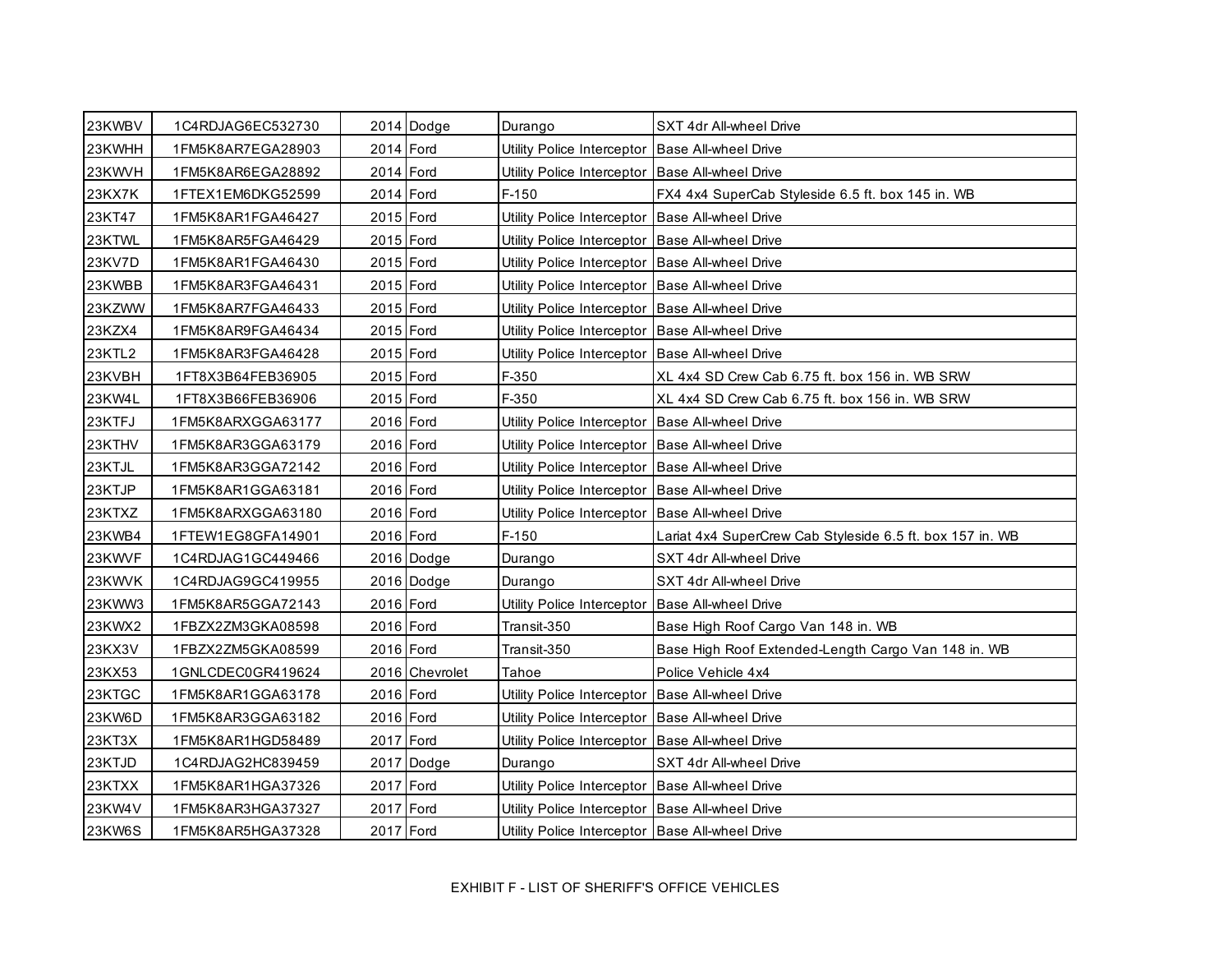| 23KW8D        | 1FT8W3BT2HEE99098 | 2017 Ford |             | F-350                                             | Lariat 4x4 SD Crew Cab 6.75 ft. box 160 in. WB SRW                 |
|---------------|-------------------|-----------|-------------|---------------------------------------------------|--------------------------------------------------------------------|
| 23KW9X        | 1C4RDJAG0HC762185 |           | 2017 Dodge  | Durango                                           | SXT 4dr All-wheel Drive                                            |
| 23KWBG        | 1FM5K8AR7HGA37329 | 2017 Ford |             | Utility Police Interceptor   Base All-wheel Drive |                                                                    |
| 23KWVC        | 1FTEW1EG0HKD95880 | 2017 Ford |             | $F-150$                                           | Lariat 4x4 SuperCrew Cab Styleside 5.5 ft. box 145 in. WB          |
| 23KWVZ        | 1FM5K8AR7HGA17713 | 2017 Ford |             | Utility Police Interceptor Base All-wheel Drive   |                                                                    |
| 23KWWL        | 1FM5K8AR8HGD58490 | 2017 Ford |             | Utility Police Interceptor Base All-wheel Drive   |                                                                    |
| 23KX38        | 1FM5K8AR3HGA37330 | 2017 Ford |             | Utility Police Interceptor Base All-wheel Drive   |                                                                    |
| 23KX3S        | 1FM5K8AR5HGA37331 | 2017 Ford |             | Utility Police Interceptor Base All-wheel Drive   |                                                                    |
| 23KX84        | 1FT8W3BT7HEB23710 | 2017 Ford |             | F-350                                             | Lariat 4x4 SD Crew Cab 6.75 ft. box 160 in. WB SRW                 |
| 23KX89        | 1FM5K8ARXHGD58491 | 2017 Ford |             | Utility Police Interceptor Base All-wheel Drive   |                                                                    |
| 23KX8B        | 1FM5K8AR1HGD58492 | 2017 Ford |             | Utility Police Interceptor Base All-wheel Drive   |                                                                    |
| <b>23KX8C</b> | 1FM5K8AR3HGD58493 | 2017 Ford |             | Utility Police Interceptor Base All-wheel Drive   |                                                                    |
| 23KX8H        | 1FM5K8AR5HGD58494 | 2017 Ford |             | Utility Police Interceptor Base All-wheel Drive   |                                                                    |
| 23KX8S        | 1FBZX2YMXHKB43063 | 2017 Ford |             | Transit-350                                       | Base w/60/40 Pass-Side Cargo-Doors Low Roof Cargo Van 129.9 in. WB |
| 23KX8T        | 1FBZX2ZM3HKB43064 | 2017 Ford |             | Transit-350                                       | Base w/60/40 Pass-Side Cargo-Doors Low Roof Cargo Van 129.9 in. WB |
| 23KX8Z        | 1FBZX2ZM5HKB43065 | 2017 Ford |             | Transit-350                                       | Base w/60/40 Pass-Side Cargo-Doors Low Roof Cargo Van 129.9 in. WB |
| 23KX94        | 1FT7X2BT4HEE49306 | 2017 Ford |             | $F-250$                                           | XL 4x4 SD Crew Cab 6.75 ft. box 160 in. WB SRW                     |
| 23KTKM        | 1FM5K8ARXJGC76699 | 2018 Ford |             | Police Interceptor Utility   Base All-wheel Drive |                                                                    |
| 23KV6X        | 1FTEW1EGXJFA33070 | 2018 Ford |             | $F-150$                                           | Platinum 4x4 SuperCrew Cab Styleside 5.5 ft. box 145 in. WB        |
| 23KW68        | 1FM5K8AR2JGC76700 | 2018 Ford |             | Police Interceptor Utility Base All-wheel Drive   |                                                                    |
| 23KW6X        | 1FM5K8AR4JGC76701 | 2018 Ford |             | Police Interceptor Utility Base All-wheel Drive   |                                                                    |
| 23KW7J        | 1FM5K8AR6JGC76702 | 2018 Ford |             | Police Interceptor Utility   Base All-wheel Drive |                                                                    |
| 23KWBN        | 1FM5K8AR8JGC76703 | 2018 Ford |             | Police Interceptor Utility Base All-wheel Drive   |                                                                    |
| 23KWBZ        | 1FM5K8ARXJGC76704 | 2018 Ford |             | Police Interceptor Utility Base All-wheel Drive   |                                                                    |
| 23KWVL        | 1FM5K8AR1JGC76705 | 2018 Ford |             | Police Interceptor Utility Base All-wheel Drive   |                                                                    |
| 23KX6X        | 5TDBZRFH0JS858406 |           | 2018 Toyota | Highlander                                        | LE Plus V6 4dr Front-wheel Drive                                   |
| 23KTL5        | 1FTEW1EG3JFA33069 | 2018 Ford |             | $F-150$                                           | XL 4x2 SuperCrew Cab Styleside 6.5 ft. box 157 in. WB              |
| 23KZWK        | 1FM5K8AR3JGC76706 | 2018 Ford |             | Police Interceptor Utility                        | <b>Base All-wheel Drive</b>                                        |
| 23L5Z3        | 1FDAF5HT6KEC36233 | 2019 Ford |             | F-550 Chassis                                     | XL 4x2 SD Regular Cab 145 in. WB DRW                               |
| 23KTDT        | 1FTBW2CM8KKA16228 | 2019 Ford |             | Transit-350                                       | Base w/60/40 Pass-Side Cargo Doors Low Roof Cargo Van 147.6 in. WB |
| 23KTFS        | 5TDBZRFH6KS932977 |           | 2019 Toyota | Highlander                                        | LE Plus V6 4dr All-wheel Drive                                     |
| 23KV76        | 1FT8W3BT8KEG17422 | 2019 Ford |             | F-350                                             | XL 4x4 SD Crew Cab 8 ft. box 176 in. WB DRW                        |